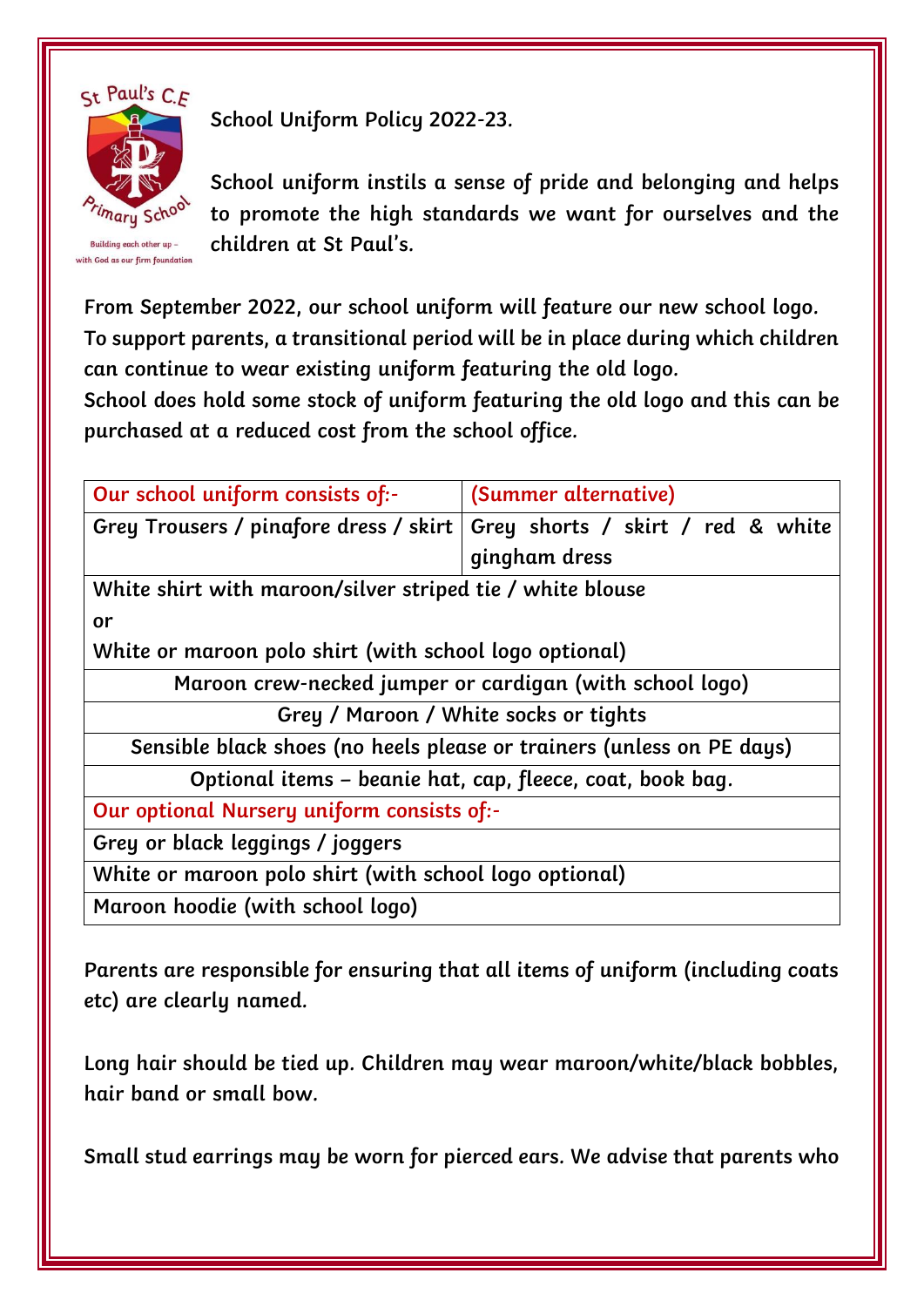**are considering getting their child's ears pierced do so at the start of the summer holidays so they have time to heal. Earrings should be removed on PE days. Plastic retainers may be worn.** 

**Temporary tattoos, nail varnish and other jewellery should not be worn (unless for religious reasons).** 

**From September 2022, we are introducing a new 'Active Uniform' which children will wear to school on PE/Games days. The introduction of a new active uniform will help maintain the high standards and expectations we are proud of and work hard to achieve every day of the week. The active uniform will be worn in place of formal uniform on PE days and will replace previous PE kits. It will reduce the number of days formal uniform is needed.** 

| Active uniform consists of:-        |                                                                      |
|-------------------------------------|----------------------------------------------------------------------|
|                                     | A maroon St Paul's sports t-shirt   Earrings should be removed on PE |
| with logo                           | days. Plastic retainers may be worn.                                 |
| A maroon St Paul's hoodie with logo |                                                                      |
| Black leggings or tracksuit bottoms | A sweatband should be worn to cover                                  |
| and black shorts (for warmer        | any jewellery that cannot be removed                                 |
| weather / gymnastics or dance)      | for religious reasons.                                               |
| <b>Trainers</b>                     |                                                                      |

**All uniform items featuring our school logo are available from Lads and Lasses in Bilbrook (formally Brad Sports).**

**[https://www.ladsandlassesschoolwear.co.uk/product-category/primary](https://www.ladsandlassesschoolwear.co.uk/product-category/primary-schools/st-pauls-ce-primary/)[schools/st-pauls-ce-primary/](https://www.ladsandlassesschoolwear.co.uk/product-category/primary-schools/st-pauls-ce-primary/)**

**Parents can visit and buy in store or click and collect. Orders can also be placed online and Lads and Lasses will deliver to school free of charge. Lads and Lasses also stock a range of non-branded school uniform items. These items are also widely available in supermarkets such as ASDA, Tesco, Sainsburys and Morrisons and retail shops such as Next, Matalan and Marks and Spencer and Primark.**